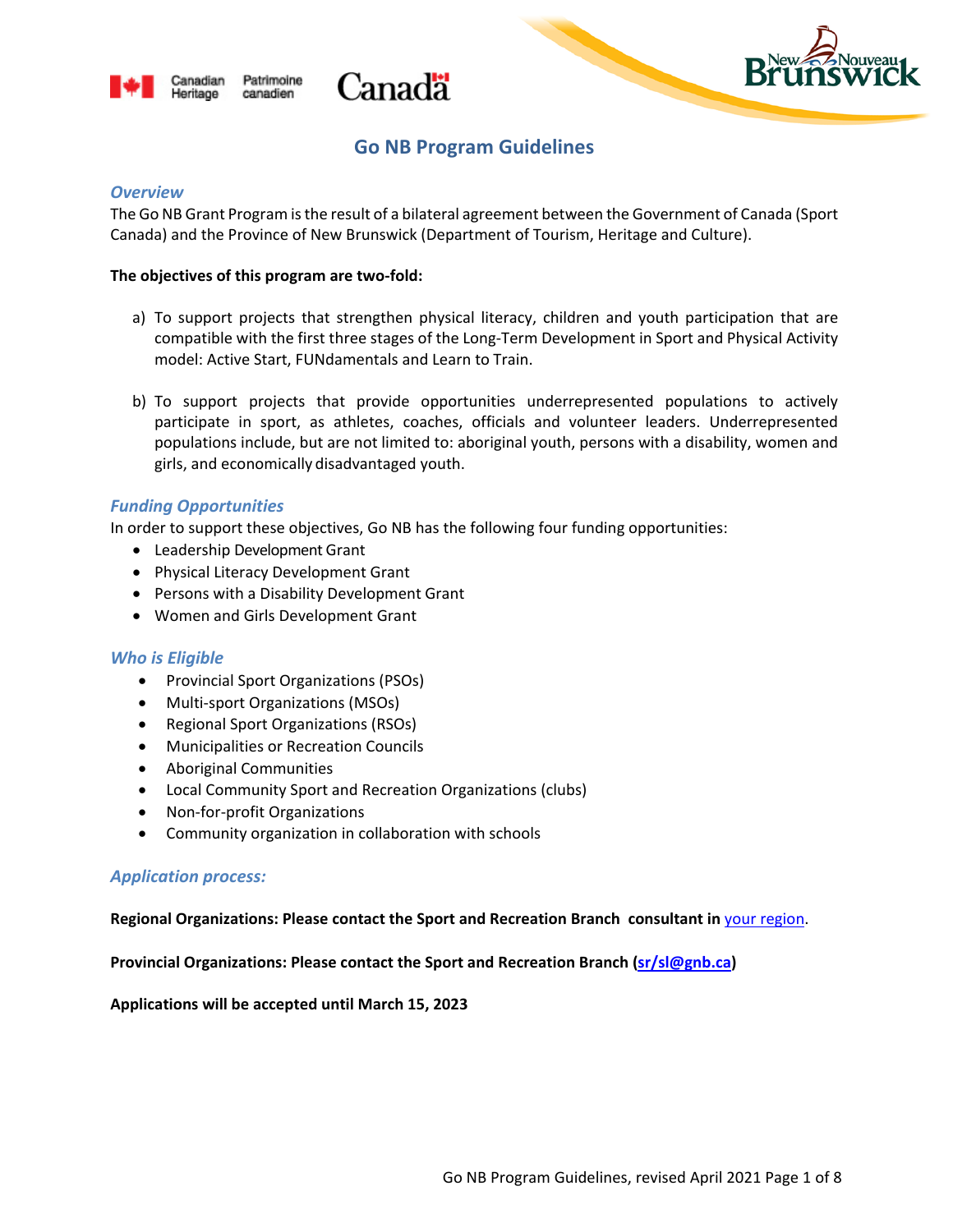



# *Leadership Development Grant*

The purpose of this grant is to provide assistance for the:

- 1- Training of community coaches and leaders
- 2- Support the development of Learning Facilitator (LF) to train/certify coaches and leaders
- 3- Training of Learning Facilitators (LF's)

Patrimoine

canadien

anadian

Heritage

- 4- Training of Master Learning Facilitators (MLF) / Master Coach Developers (MCD) for NB
- 5- Training for NB Officials
- 6- Unique training opportunities for NB leaders

# *Eligible training includes programs such as:*

NCCP (Fundamental Movement Skills (FMS), Aboriginal Coaching Model (ACM), Coaching athletes with a disability, Community coach, Intro to Competition, Intro to competition adv, and Comp Dev), High Five, Healthy Start for Active Kids (HSAK), and Superhero training

# *Who is Eligible*

- Provincial Sport Organizations (PSOs)
- Regional Sport Organizations (RSOs)
- Multi-sport Organizations (MSOs)
- Municipalities or Recreation Councils
- Local Community Sport or Recreation Organizations (Clubs)
- Non-profit Organization

# *Funding*

A maximum of \$15,000/year.

# *Requirements for Funding*

Applicants must demonstrate the following:

- Demonstrate a commitment in cash or in-kind valued at 25% of the cost of the initiative.
- Provide all event details (e.g. type of training being offered, dates, times, locations, anticipated number of participants).
- PSOs need to demonstrate how they are working with local and or regional organizations across the province to develop programming.
- Provide a detailed budget of all expenses.
- Project description should elaborate on the expenditures and how the funding will be used (i.e. transportation – provide details of what is being covered, etc.).

# *Eligible Expenses*

- Expenses related to hosting/running a coaching course (i.e. facility rental, resource manuals, a percentage of registration, registration subsidies, etc.).
- Expenses related to sending club individuals to a coaching course can be included as part of the grant or accessed through regional funding
- Expenses related to training a Master Coach Developers (MCD) or Learning Facilitators (LF)
- MCD /LF expenses (i.e. travel, accommodation, honorarium, per diem…)
- Expenses related to brining in a MCD or LF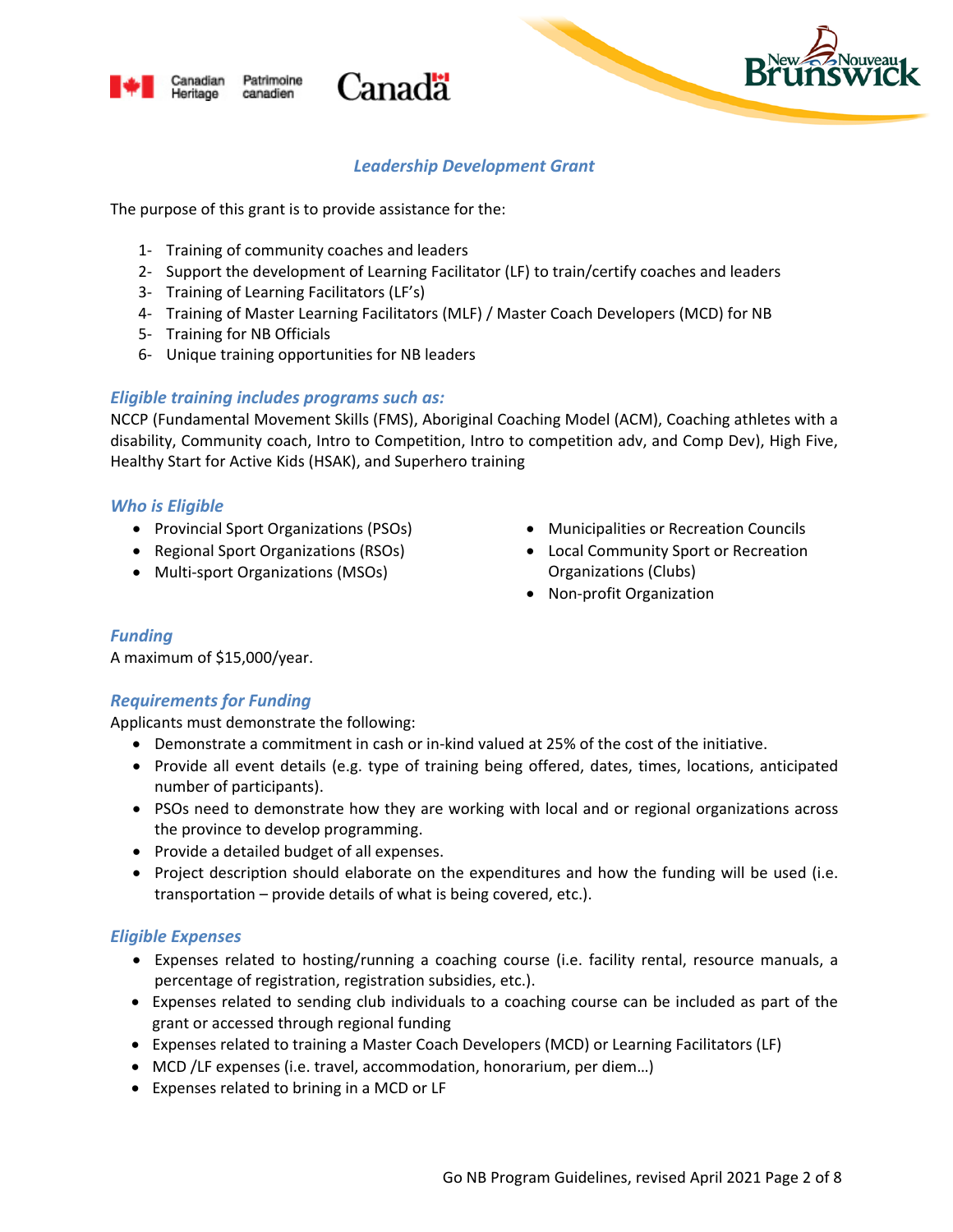

# *Physical Literacy - Development Grant*

The purpose of this grant is to assist eligible organizations to create and enhance opportunities that strengthen the development of physical literacy programs that fall **within the first three stages** of the Long-Term Development in Sport and Physical Activity model through:

1- The implementation of any physical literacy aligned program

Canadä

- 2- Improvements to an existing program
- 3- Programs with a particular focus on targeted groups such as; aboriginal youth, persons with a disability, women and girls, and economically disadvantaged youth (the focus is on stage appropriate development and flexibility will be given to the age of the participants)

# *Who is Eligible*

- Provincial Sport Organizations (PSOs)
- Regional Sport Organizations (RSOs)
- Multi-sport Organizations (MSOs)
- Municipalities or Recreation Councils
- Aboriginal Communities
- Local Community Sport Recreation Organizations (clubs)
- Non-profit Organizations
- Community organization in collaboration with schools

# *Funding*

**Provincial organizations** – A maximum of \$10,000 per year.

**Regional organizations** – A maximum of \$5,000 per year.

# *Requirements for Funding*

All applications must demonstrate the following:

- a. That the program is providing new opportunities, or
- b. How the program targets a specific group, or
- c. How it will strengthen physical literacy through improved coach training, and,
- d. How the participation will be sustainable when Go NB funding ends.
- The program targets participants that fall within the first three stages of the LTAD.
- The program being used is endorsed by or aligns with the NSO's LTAD model.
- At least one leader/coach has recognized training (NCCP, ACM, FMS, High Five, HSAK, Superhero training) and/or a physical education teacher.
- A detailed budget including all cash and in-kind contribution or grants from other partners

- Coach/Leadership training NCCP, High Five, Superhero and HSAK training
- Course registration fees
- New program orientation and training costs (must be NSO developed program where applicable)
- Program equipment
- Program materials (resources / training manuals, etc.)
- Administration/operation costs (advertising, promotion, printing, copying, etc.)
- Program Insurance
- Membership fees
- Registration subsidies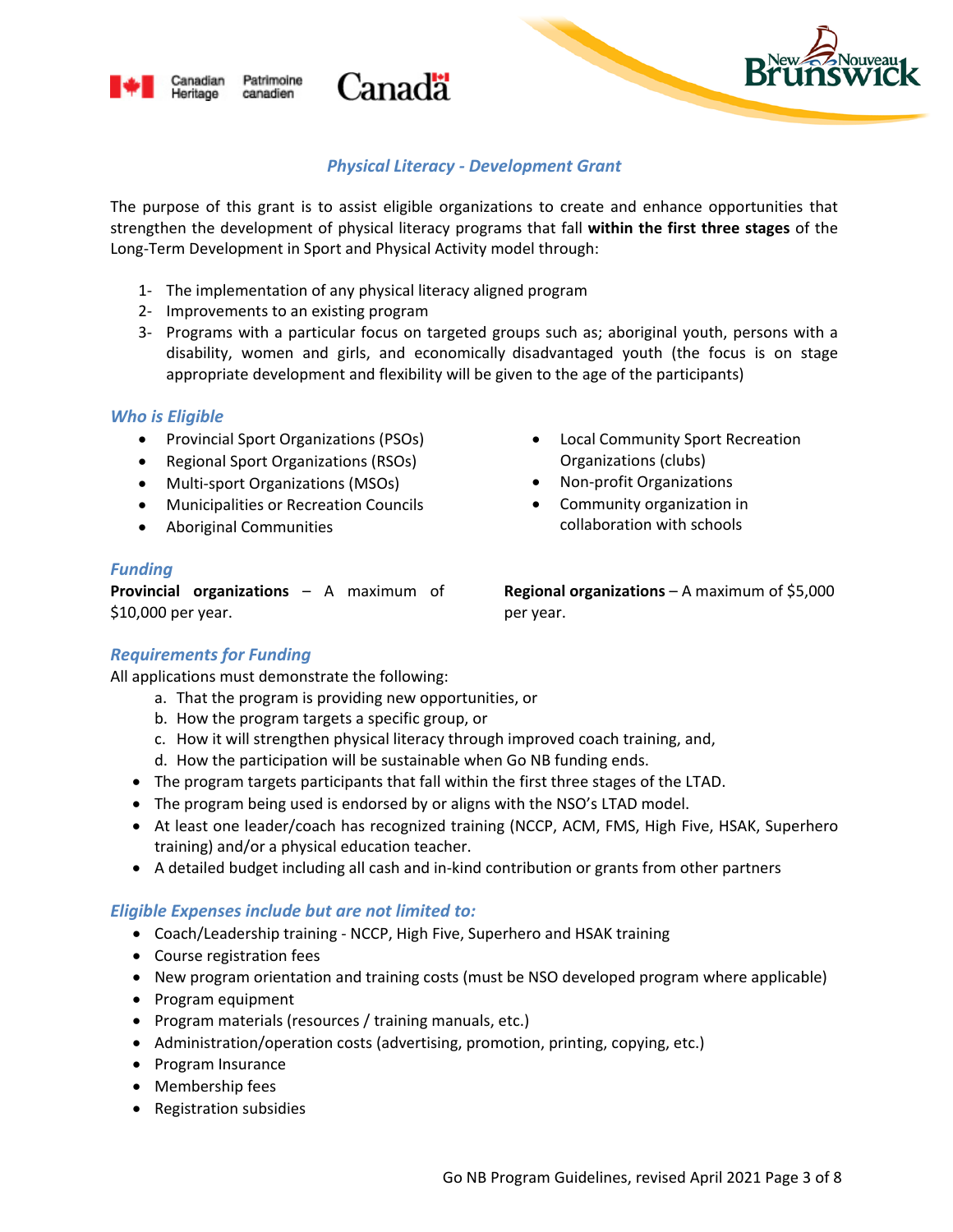

#### Canadian Patrimoine Heritage canadien



- Transportation (essential transportation costs)
- Facility rental fees
- Coach/leader/instructor honoraria
- Expenses related to hosting a training course
- Expenses related to sending participants to a training course

Canadä

# *Ineligible Expenses*

- Expenses already supported through other programs
- Costs associated with competitions (such as travel, training, uniforms, t-shirts, and hosting)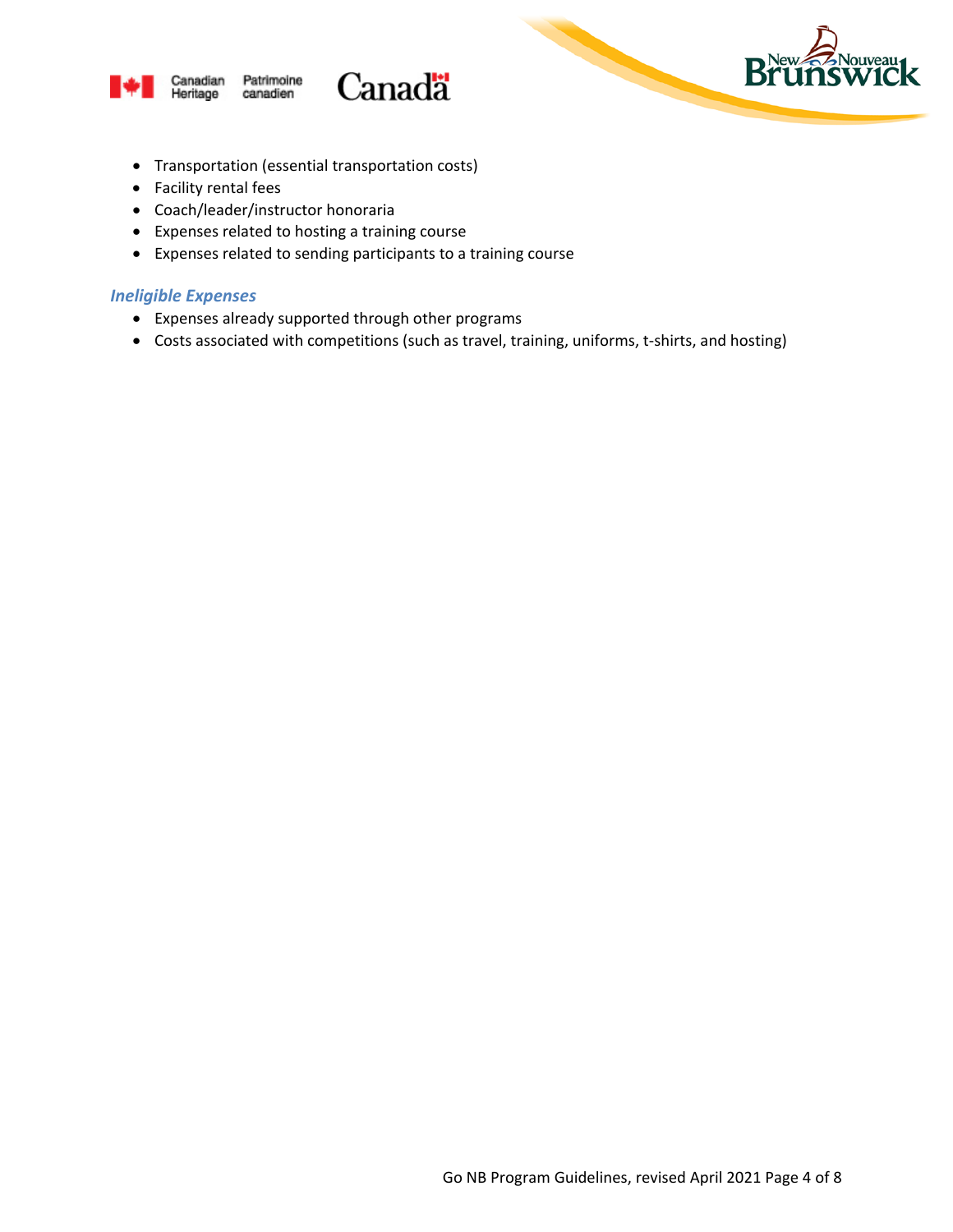

# *Persons with a disability - Development Grant*

The purpose of this grant is to assist eligible organizations to create and enhance opportunities for participants with a disability to partake in quality programming through:

- 1- The development of new or the expansion of any existing Physical Literacy programs,
- 2- The development of integrated opportunities for participants with a disability (i.e. integrated within existing programs), or
- 3- The purchase of specific adaptive sport equipment for para sport participants.

Canadä

# *Who is Eligible*

• Provincial Sport Organizations (PSOs)

Patrimoine

canadien

anadian

Heritage

- Multi-sport Organizations (MSOs)
- Regional Sport Organizations (RSOs)
- Municipalities or Recreation Councils
- Aboriginal Communities
- Local Community Sport Recreation Organizations (clubs)
- Non-profit Organizations
- Community organization in collaboration with schools

#### *Parts 1 and 2.*

#### *Funding*

**Provincial organizations** – A maximum of \$10,000 per year.

**Regional organizations** – A maximum of \$5,000 per year.

# *Requirements for Funding*

All applications must demonstrate the following:

- a. That the program is providing new opportunities, or
- b. How the program targets persons with a disability, or
- c. How it will strengthen physical literacy through improved coach training, and,
- d. how the participation will be sustainable when Go NB funding ends.
- The program targets participants that fall within the first three stages of the LTAD.
- The program being used is endorsed by or aligns with the NSO's LTAD model.
- That there is a minimum of one coach who is trained to work with participants with a disability Eligible training includes programs such as: NCCP Coaching athletes with a disability module or training provided by Special Olympics
- A detailed budget including all cash and in-kind contribution or grants from other partners

- Coach/Leadership training NCCP, High Five, Superhero and HSAK training
- Course registration fees
- New program orientation and training costs (must be NSO developed program where applicable)
- Program equipment
- Program materials (resources / training manuals, etc.)
- Administration/operation costs (advertising, promotion, printing, copying, etc.)
- Program Insurance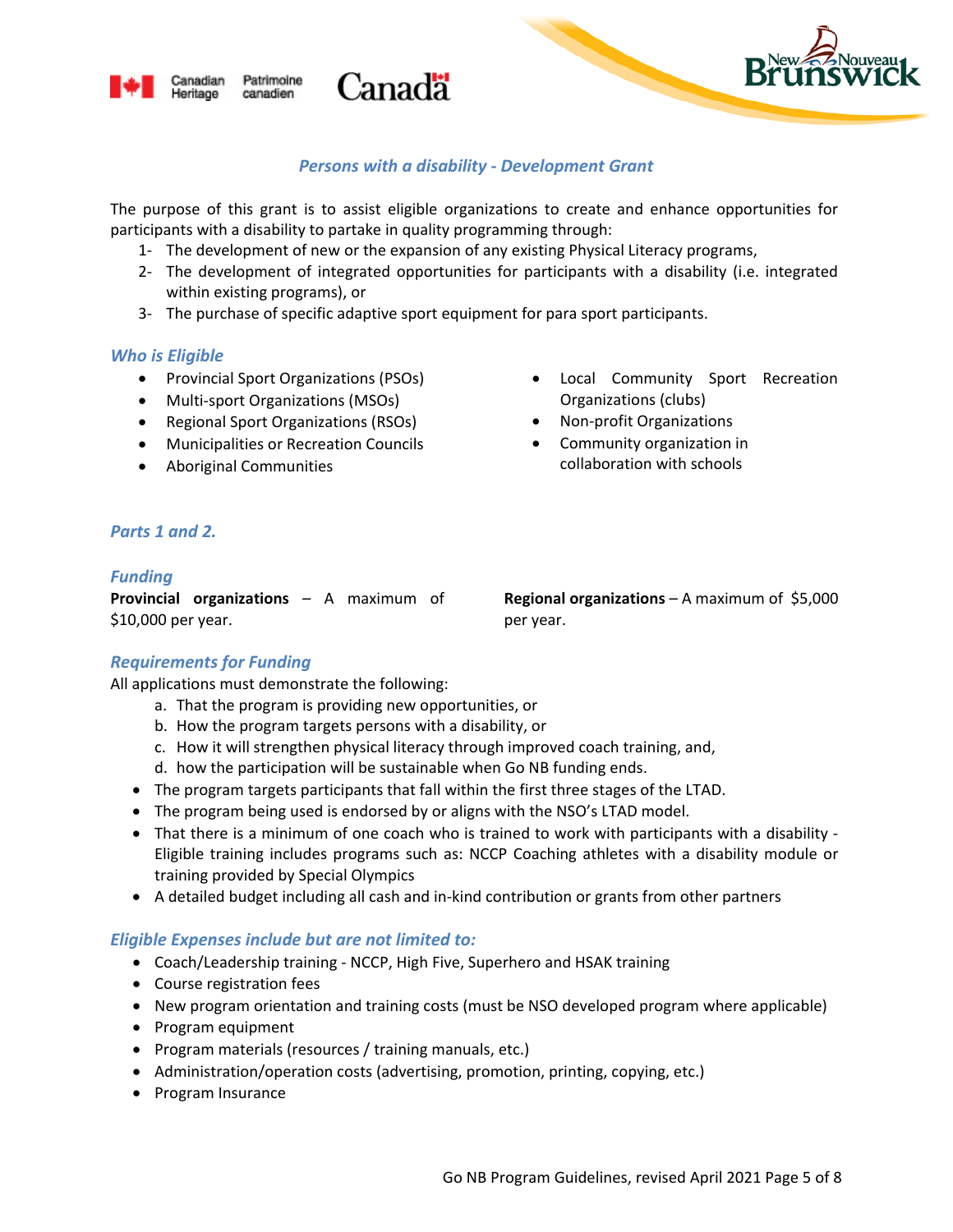



- Membership fees
- Registration subsidies
- Transportation (essential transportation costs)
- Facility rental fees
- Coach/leader/instructor honoraria
- Expenses related to hosting a training course
- Expenses related to sending participants to a training course

# *Ineligible Expenses*

- Expenses already supported through other programs
- Costs associated with competitions (such as travel, training, uniforms, t-shirts, and hosting)

# *Part 3. Purchase of Adaptive Sport Equipment for para sport participants*

Canadä

# *Funding*

Funding is available to assist with the purchase of adaptive sport equipment for Learn to Train through to Train to Train para sport programs.

Organizations are eligible for up to 100% of the cost of equipment up to a maximum of \$10,000.

# *Requirements for Funding*

All applications must demonstrate the following:

- A commitment to the proper maintenance and adequate storage of the adaptive sport equipment.
- Cover all costs related to storage, maintenance and transportation.
- That there is a minimum of one coach whom is trained to work with participants with a disability Eligible training includes programs such as: NCCP Coaching athletes with a disability module or training provided by Special Olympics

- Program equipment (e.g. Helmets, gloves, etc.)
- LTAD stage appropriate Adaptive Sport Equipment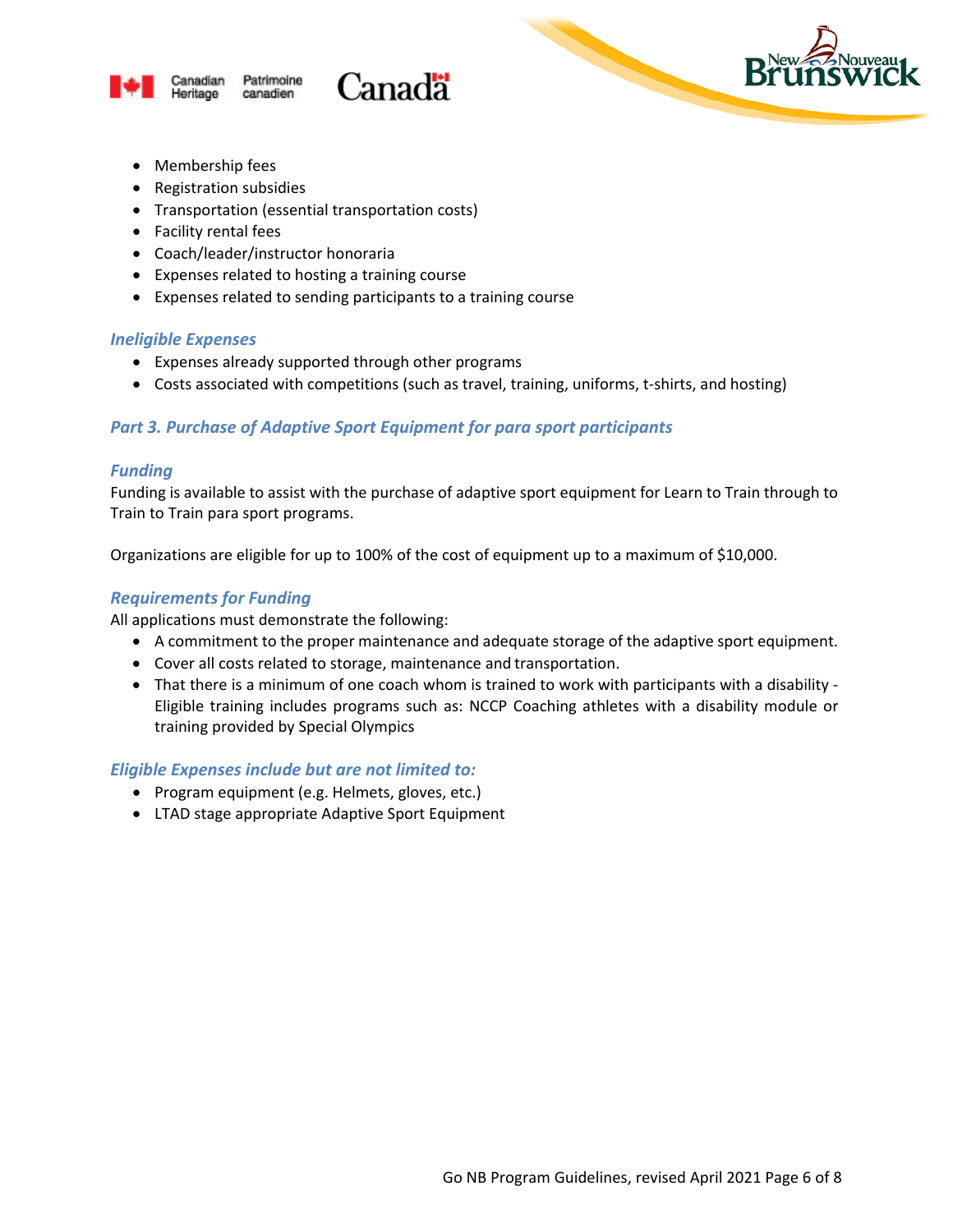

# *Women and Girls - Development Grant*

Women and girls have been identified as underrepresented in recreation and sport. The purpose of this grant is to increase the participation of women and girls in all aspects of sport and recreation as participants, coaches, officials, and leaders.

1- Women and girls targeted initiatives within the 3 first stages of LTAD

Canadä

2- Women as Coaches/Leaders

Patrimoine

canadien

3- Women as Officials

anadian

Heritage

- 4- Women on Boards
- 5- Targeted initiatives aimed at retention for women and girls (recreational opportunities)
- 6- Motivational events (empowerment)

#### *Who is Eligible*

- Provincial Sport Organizations (PSOs)
- Multi-sport Organizations (MSOs)
- Regional Sport Organizations (RSOs)
- Municipalities or Recreation Councils
- Aboriginal Communities
- Local Community Sport Recreation Organizations (clubs)
- Non-profit organizations
- Community organization in collaboration with schools

#### *Funding*

**Provincial organizations:** - A maximum of \$10,000 per year.

**Regional organizations:** - A maximum of \$5,000 per year.

- Coach/Leadership training related costs (All NCCP, including Keeping Girls in Sport: A New Resource for Coaches, Mentors and Leaders, High Five, HSAK, and Superhero training)
- Officials training for women and girls
- Course registration fees
- New program orientation and training costs (must be NSO developed program)
- Program equipment
- Program materials (resources / training manuals, etc.)
- Administration/operation costs (advertising, promotion, printing, copying, etc.)
- Program Insurance
- Membership fees
- Registration subsidies
- Transportation (essential transportation costs)
- Facility rental fees
- Coach/leader/instructor honoraria
- Expenses related to hosting a training Course
- Expenses related to sending leaders to a training course